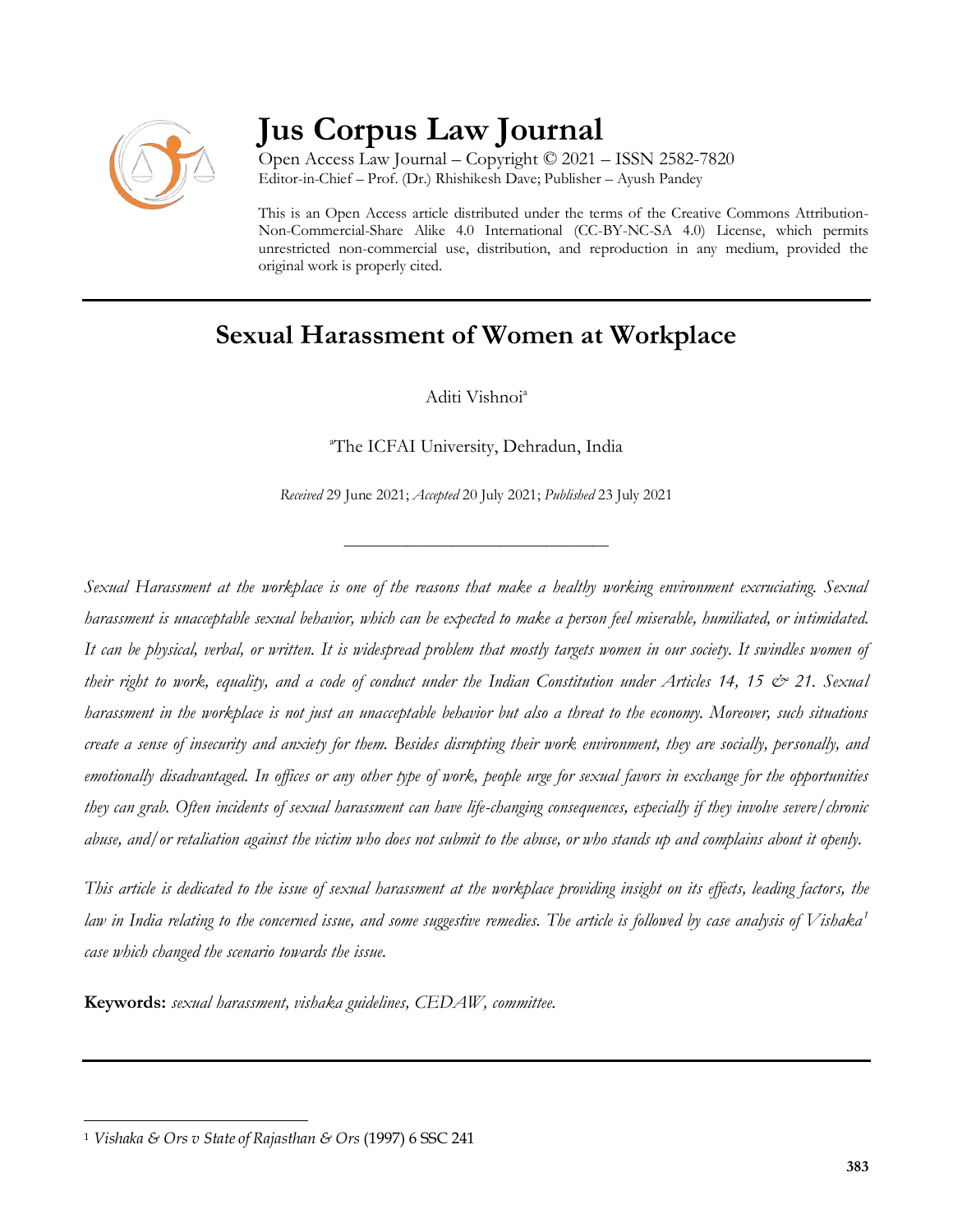#### **INTRODUCTION**

They say- Nowadays women are given equal opportunity to work but are they given a safe and substantial space for the same? Sexual Harassment in the workplace is a very delicate issue in modern society. Sexual harassment in the workplace is reflected by adverse actions or unwanted behaviors that result in discomfort, dishonor, resentment, or displeasure to others. The majority of these cases focus on women who get harassed, generally, by the men who work for the high position in the organization. Sexual harassment is more than just an outhouse, a compliment, an irreproachable flirtation, or an invitation to hang out. Workplace harassment is a discriminatory behavior that creates a hostile work environment. It can include verbal abuse, abuse of power, sexual harassment, and attacks such as unwanted touching. It has serious consequences for all employees, including job loss, hindered dignity, and psychological problems.

There have been many instances of sexual harassment in the workplace that are a clear explanation of what is similar to sexual harassment that is not provided by any law or regulation. Several cases have been filed with the Supreme Court of India in the form of Public Interest Litigations of various NGOs, activists, and others but none of them have resolved the matter in any way until the historic Vishaka case<sup>2</sup> which gave a clear definition of sexual equality and therefore punishable if it is within the meaning.

#### **EFFECTS ON WOMEN OF SEXUAL HARASSMENT AT WORKPLACE**

Victims of sexual harassment can have significant psychological consequences, including anxiety, depression, headaches, sleep disturbances, weight loss or gain, nausea, low selfesteem, and sexual dysfunction. They also experience job-related costs: from job loss, low dignity, decreased job satisfaction to irreparable damage to human relationships at work.

Sexual harassment has a devastating impact, which undermines women's self-esteem in the workplace, while among men it reinforces the extremist views of female employees as sex objects. Women are forced to leave their jobs to look elsewhere for work and discouraged from

 $\overline{\phantom{a}}$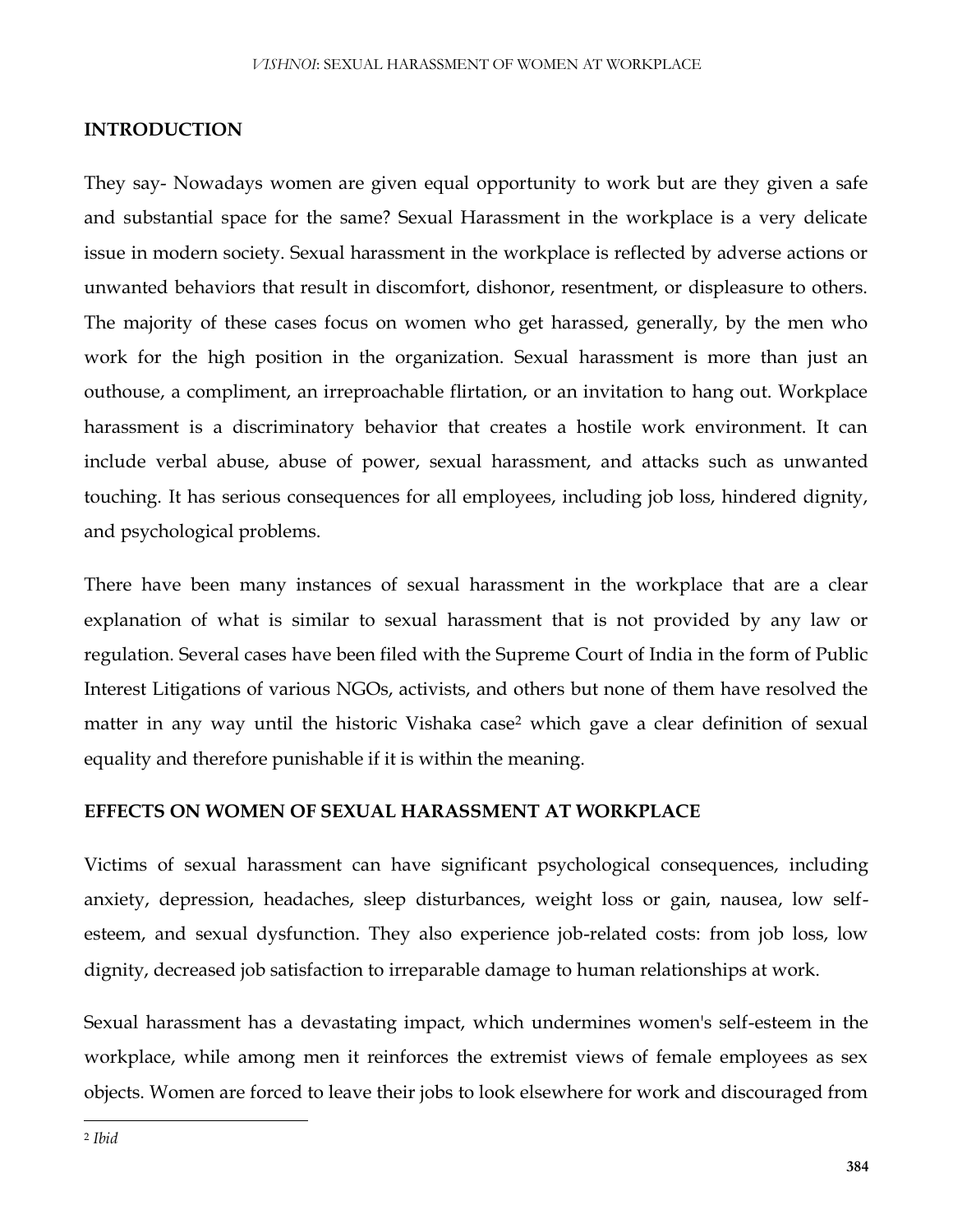looking for those jobs in the first place. Overall, sexual harassment creates a tense and unproductive environment for work and learning.

#### **FACTORS RESPONSIBLE FOR SEXUAL HARASSMENT AT THE WORKPLACE**

We have found that women in all industries face many forms of harassment: some face sexual harassment that can escalate to a level of minor harassment, or more serious and widespread harassment that creates a hostile work environment that harms their working capacity. Many also experience sexual harassment, which is usually not sexual orientation and may not reach the level required to file a formal complaint. However, sexual harassment can strongly shape individual experiences, workplace culture and restrict women's access to other and more targeted opportunities and advances, advancing the masculine power structures traditionally. Sexual, verbal, and symbolic behavior is offensive and demeaning to women to strengthen, control, or adhere to a particular job.

The anatomy clearly shows that sexual harassment is perpetrated in all spheres of power and gender inequality, as well as often unconscious ideas that are deeply rooted in extremist ideas about gender roles. These traditional beliefs often shape our beliefs about who is right and who is right in our society. We have found that some of the causes of sexual harassment exist in a variety of ways across the industry, including gender inequality, racial inequality, legal status, and inefficient reporting systems.

#### **LAWS IN INDIA GOVERNING SEXUAL HARASSMENT AT WORKPLACE**

Sexual harassment violates the fundamental rights of women. Equality under Article 14 of equality before the law and Article 15 which prohibits discrimination based on religion, race, caste, gender or place of birth, right to life, and the right to profess, practice, or carry on any occupation, trade, or business under Article 21 and its right to a safe environment free from sexual harassment under Article 19 (1) (g).

In 2013, major changes were made to the perception of sexual harassment within the Indian criminal justice system. The Criminal Law Amendment Act of 2013, inserted Section 354A of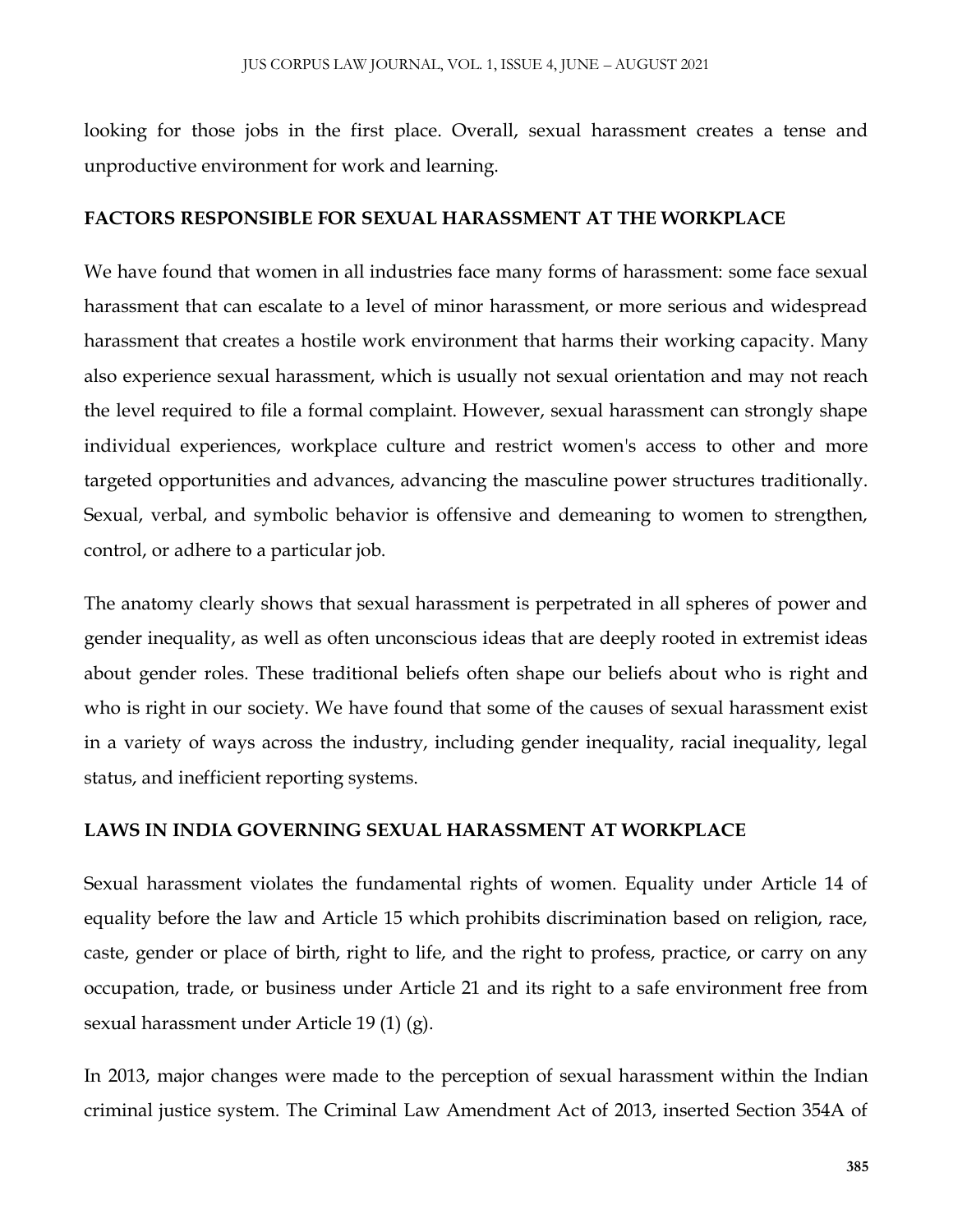the Indian Penal Code, 1860 which describes sexual harassment. The India Penal Code, 1860 also defines sexual harassment and other related offenses and imposes similar penalties.

- Section 294 deals with obscene acts and songs in a public place<sup>3</sup>.
- Section 354 deals with the Assault of criminal force to women with intent to outrage her modesty.
- Section 376 deals with rape.

 $\overline{\phantom{a}}$ 

• Section 510 deals with uttering words or making gestures that offend women's dignity.

Before the Vishaka guidelines were introduced, these women had to deal with sexual harassment in the workplace by filing a complaint under Sec 354 and 509 of the IPC.

Sexual harassment as we know it has become a global problem which is a form of violence against women. The international community has identified the protection from sexual harassment as a women's rights. All legal instruments dealing with this matter are set aside to protect life and liberty and these instruments have been used as a means of preventing and dealing with the matter. In India, until Vishaka's decision was issued, there was no law to deal with the matter, and guidelines that emerged as a result of the case were taken from the Convention on the Elimination of All Forms of Discrimination Against Women (CEDAW). The Constitution of India laid the foundations in the form of fundamental rights.

# **SUGGESTIVE REMEDIES TO IMPROVE THE SCENARIO**

Central and State governments must launch a campaign to identify erring institutions and organizations to punish them appropriately and to force them to follow the guidelines faithfully.

 Every employer should develop a clear Sexual Harassment Prohibition and Prevention policy that should be known to each employee in the organization.

<sup>3</sup> The Legal State, 'Sexual Harrassment In Online Workspace' (*Law Superior*, 10 February 2021)

[<sup>&</sup>lt;https://lawsuperior.com/sexual-harassment-in-online-workplace/>](https://lawsuperior.com/sexual-harassment-in-online-workplace/) accessed 20 June 2021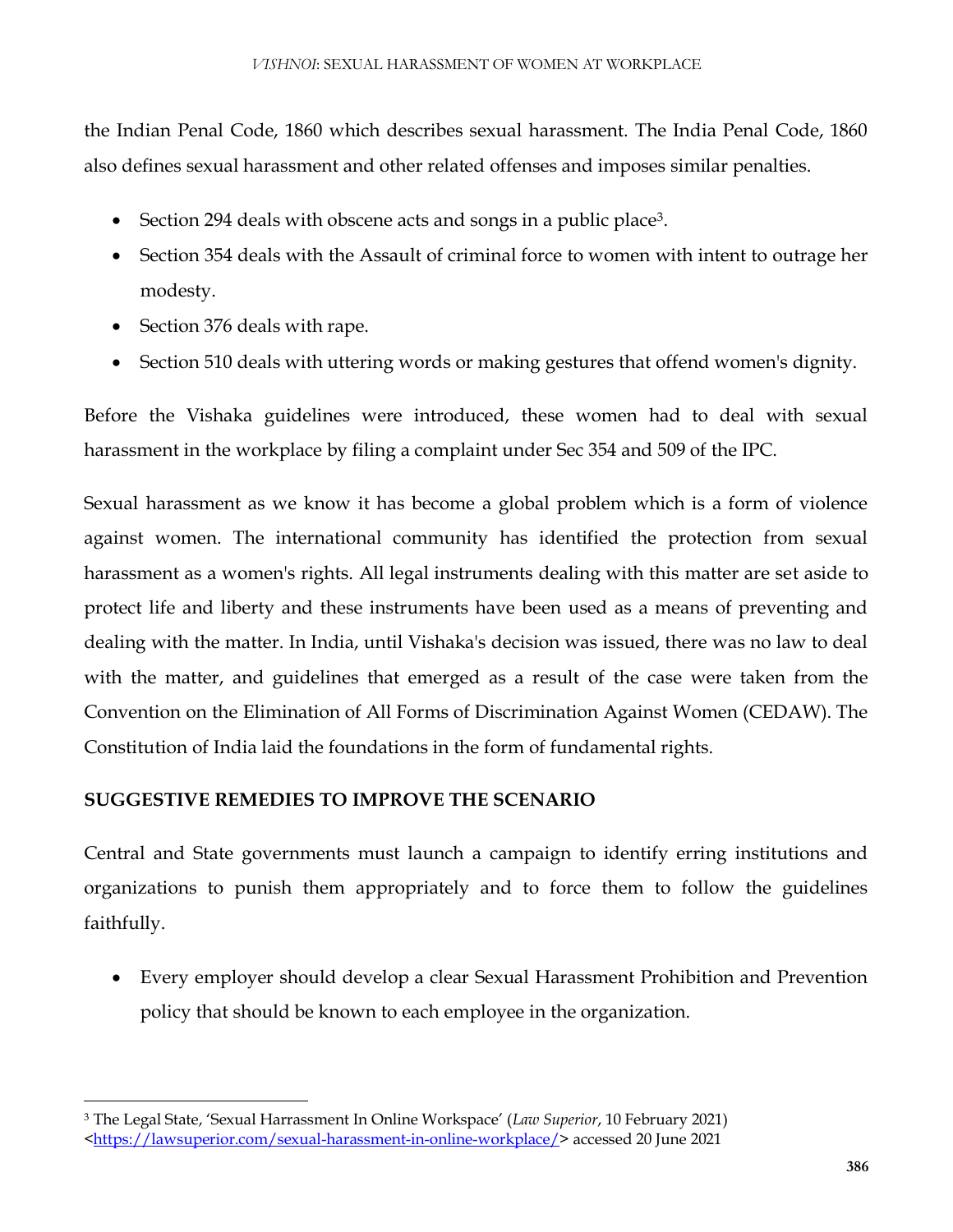- A large number of reputable NGOs with a good reputation and valuable experience in their credit can play a major role in the area of spreading awareness for sexual harassment in the workplace.
- Public awareness through, conferences, seminars, TV shows, and other modes of media should be created on this very important issue of women's social life.
- Women workers should maintain good relations with their colleagues and senior officials. Their behavior should be such that it will not allow anyone to take advantage of their freedom.
- Women workers should complain of harassment when they see the first signs of harassment by perpetrators. It is always better to be on time than to rush for treatment after a long time.

# **CASE ANALYSIS OF THE LANDMARK VISHAKA CASE**

**Case Name:** Vishaka and Ors vs State of Rajasthan and Ors (1997)

**Petitioner:** Vishaka & Ors.

**Respondent:** State of Rajasthan & Ors

**Date of judgment:** 13 August 1997

**Bench:** J.S. Verma C.J.I., Sujata V. Manohar, B.N. Kirpal JJ.

**Citation:** (1997) 6 SSC 241; AIR 1997SC.3011

**Court:** Supreme Court

## **Brief Facts**

Bhanwari Devi was a social activist since the year 1985 in a small village in Rajasthan. She was under a social development program at the rural level which was initiated by the state government of Rajasthan to stop child marriage at the village. As a part of her job, she protested to stop a child marriage at Ramakant Gujjar's family because of the arranged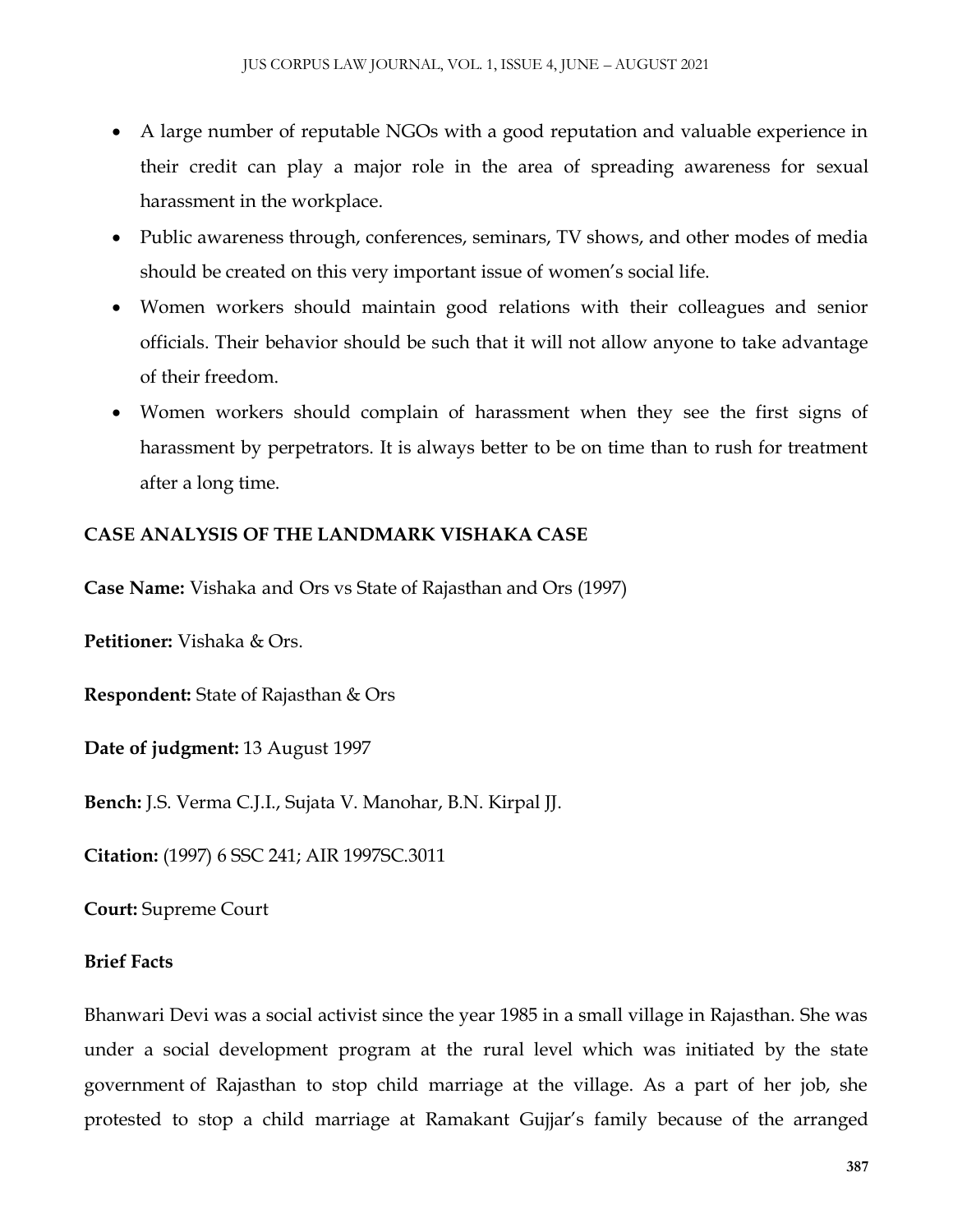marriage of year old infant. She protested but the marriage completed successfully. To take revenge for her act, she was boycotted from the community and in September 1992 she was brutally gang-raped by five men ofthe Gujjar community in front of her husband.

The police and doctors did not play their part as the doctor refused to survey her at the medical healthcenter and another doctor at Jaipur only made confirmations of her age without any medical reports. The police too dissuaded them to file the case and she was ill-treated at the police station even by lady constables. Her lehenga was demanded as a shred of evidence and she covered herself withthe blood-stained dhoti of her husband and was also denied to spend a night at the police station.

Many female social workers and NGOs also gave them support. Persistent to seek the justice they filed a writ petition at the Supreme Court of India under the name "Vishaka" for the need of protection of women from sexual harassment at workplace. The High Court pronounced that itwas an incident of gang raped conducted out of revenge.

#### **Issue of the case:**

 $\overline{\phantom{a}}$ 

The Supreme Court highlighted the urgency to prevent the sexual harassment of women at the workplace and the requirement to find suitable methods for the problem of gender equality through the judicial process.

## **Contention of the parties:**

The documents do not provide contentions or arguments of the plaintiff and defendant parties separately or mentioned but there are few arguments brought into account while delivering thejudgment. Some of the arguments brought up before the court are as follows:

The plaintiff party argued to take measures for gender equality and safety of women at the workplace. The sexual harassment of women shall be prevented at workplace through legislative measures. The case of Nilabati Behera v. State of Orissa<sup>4</sup> is referred. To promote

<sup>4</sup> *Nilabati Behera v State of Orissa* (1993) 2 SCC 746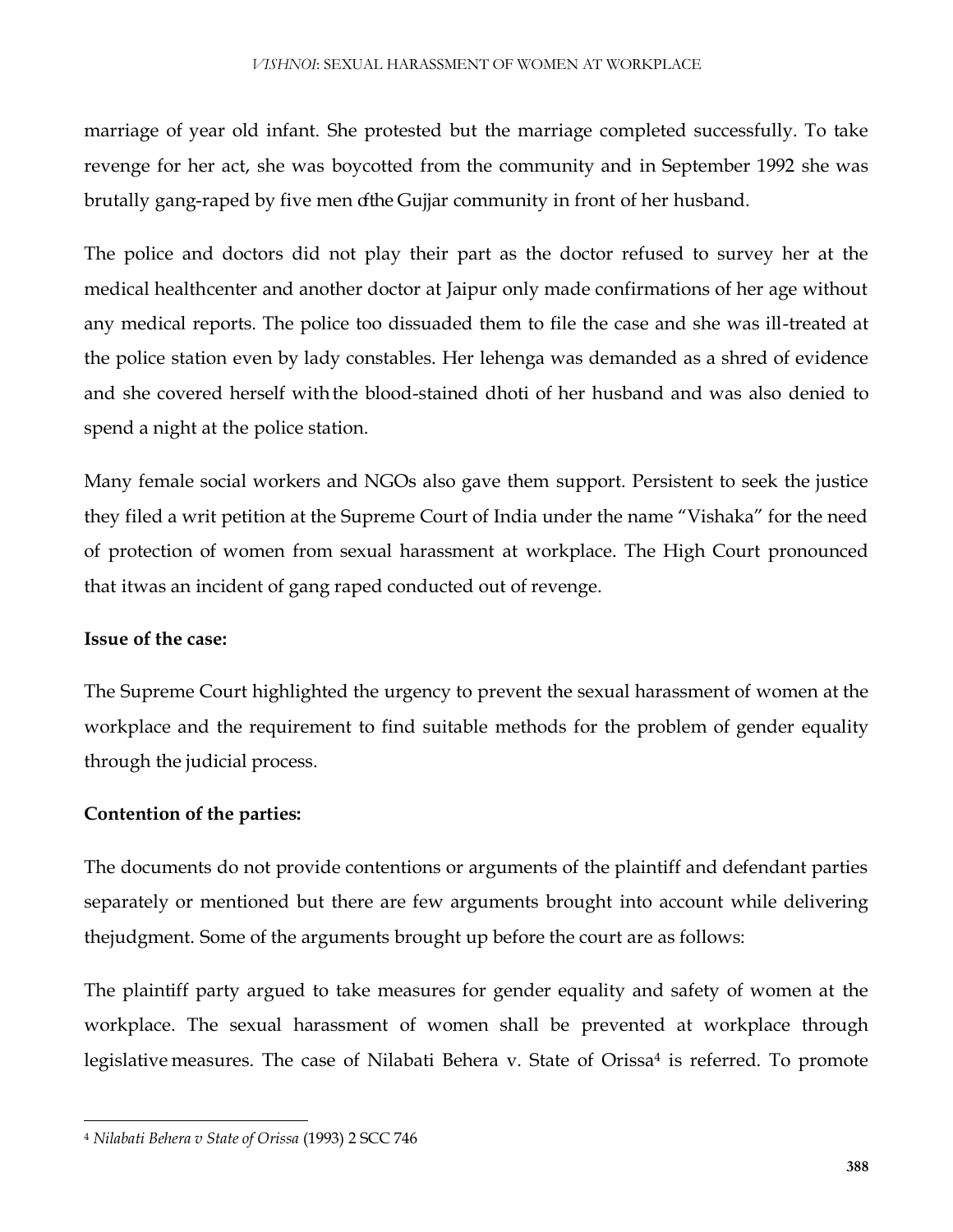gender equality and prevent sexual harassment at the workplace the articles 14, 15, 19(1) (g), and 21 of the constitution should be brought to light.

The international norms are to be read which are not inconsistent with the spirit of fundamentalrights. The case cited for its support is Minister of Immigration and Ethnic Affairs v. Teoh<sup>5</sup>.

# **Articles that are violated:**

- Article 14: equality before the law.
- Article 15: the right to no discrimination based on caste, race, religion, and birth.
- Article 19(1) (g): the right to practice one's profession and carry on any occupation, trade or, business.
- Article 21: the right to life.

# **Convention on the Elimination of All Forms of Discrimination against Women (CEDAW)<sup>6</sup> :**

- Article 11 (1) (a, f): the right to work and right to protection of health and to safety in working conditions, including the safeguarding of the functions of reproduction.
- Article 24: the state shall undertake all necessary measures at the national level aimed at achieving the full realization of the rights.
- General Recommendation No. 19: on the elimination of violence against women.

# **Judgement:**

 $\overline{\phantom{a}}$ 

The judgment was pronounced by Chief Justice J.S Verma. The court observed that it is a violation of the right to life and the right to a dignified life. It violates the article 14, 15 and 21. Sexual harassment also infringes the right given in Article 19(1) (g). The major element of providing a safe and secured working place to women should be available.

<sup>5</sup> *Minister of Immigration & Ethnic Affairs v Teoh* 128 ALR 353

<sup>6</sup> Kavisha Gupta, 'Supreme Court Case Analysis: Vishaka and Ors v. State of Rajasthan and Ors' (*Latestlaws*, 28 May 2018) [<https://www.latestlaws.com/articles/supreme-court-case-analysis-vishaka-and-ors-v-state-of](https://www.latestlaws.com/articles/supreme-court-case-analysis-vishaka-and-ors-v-state-of-rajasthan-and-ors-by-kavisha-gupta/)[rajasthan-and-ors-by-kavisha-gupta/ >](https://www.latestlaws.com/articles/supreme-court-case-analysis-vishaka-and-ors-v-state-of-rajasthan-and-ors-by-kavisha-gupta/) accessed 22 June 2021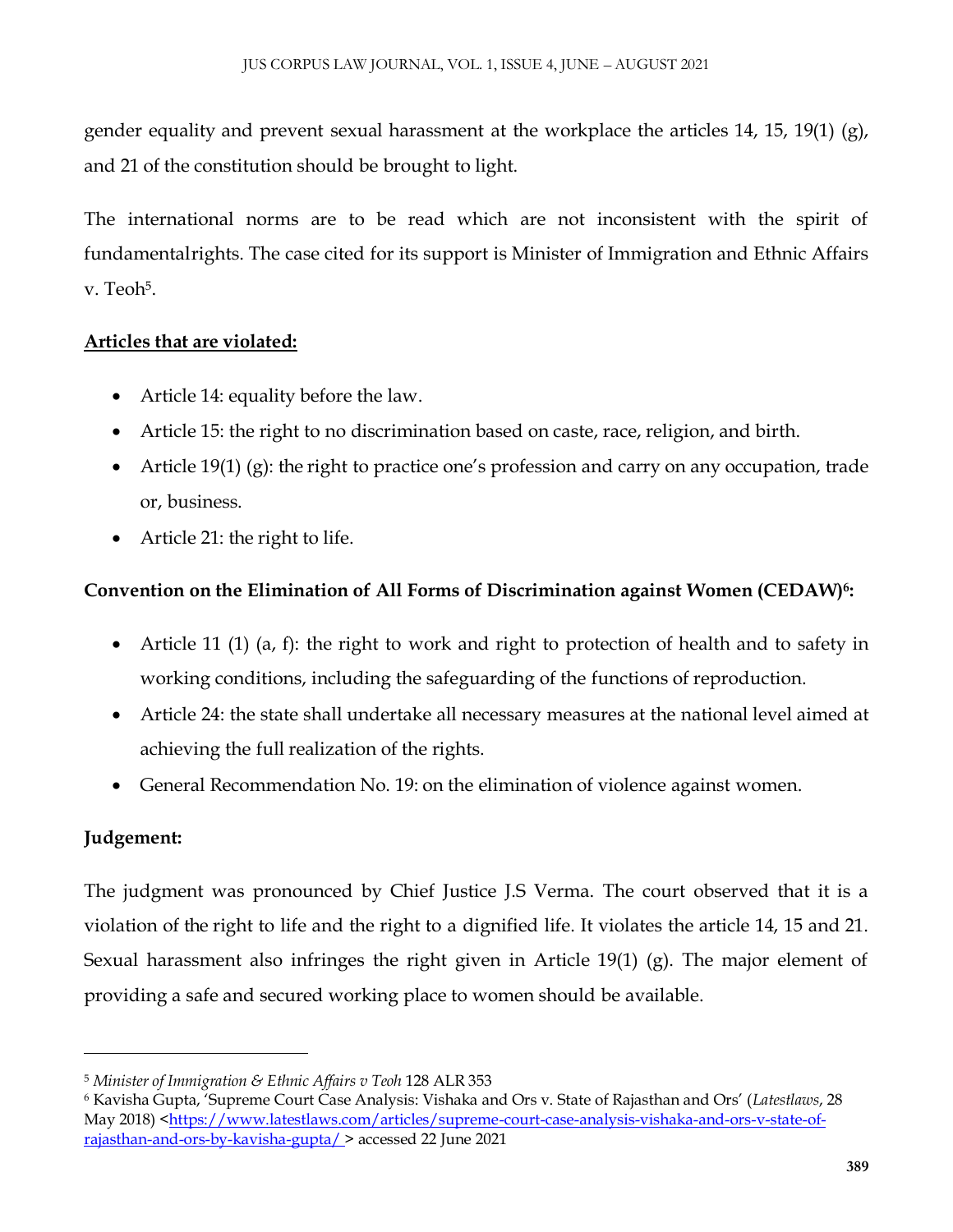The Supreme Court laid down various guidelines for the employees to prevent sexual harassmentat the workplace and provide a secured environment. The court also suggested that there should be no discrimination against women in the workplace and promotion of gender equality. Some techniques were suggested for implementation to work towards women's security in the workplace.

After due observance and in the absence of gender equality and any legislative measure against women safety against harassment and abuse certain norms were set up in the light of Article 141 and Article 32 of the Indian Constitution. It also defined the term sexual harassment after this case asany physical touch or conduct, showing of pornography, any unpleasant taunt or behavior, or anysexual desire towards women, sexual favor will fall in sexual harassment. Certain guidelines were laid by the court which was simply called *'Vishaka Guidelines'<sup>7</sup>* to be followed by the employer and employee which were later incorporated into Sexual Harassment at Workplace (Prevention, Prohibition and Redressal) Act 2013.

- Sexual Harassment consists of unwelcome sexually determined behavior as well as sexual contact, sexual favor and remarks, pornography, and also verbal and non-verbal conduct of sexual nature.
- Sexual Harassment at the workplace should always be informed, produced, and circulated.
- $\triangleright$  Whenever sexual harassment takes place which amounts to a specific offense under the law, the employer should take action by complaining about the same to an appropriate authority.
- $\triangleright$  An appropriate mechanism of prevention should be created for redressing the complaint.
- $\triangleright$  Formation of complaint committee at the workplace.
- Such a committee has to be headed by a women employee and also includes NGO or third-party interference.
- $\triangleright$  Half of the members should comprise of women.

 $\overline{\phantom{a}}$ 

<sup>7</sup> Ms. Mariya Paliwala, 'Vishaka Case, 13 August, 1997 – Case Analysis' (*FastForward Justice*, 22 August 2018) [<https://fastforwardjustice.com/vishaka-case-13-august-1997-case-analysis/>](https://fastforwardjustice.com/vishaka-case-13-august-1997-case-analysis/) accessed 23 June 2021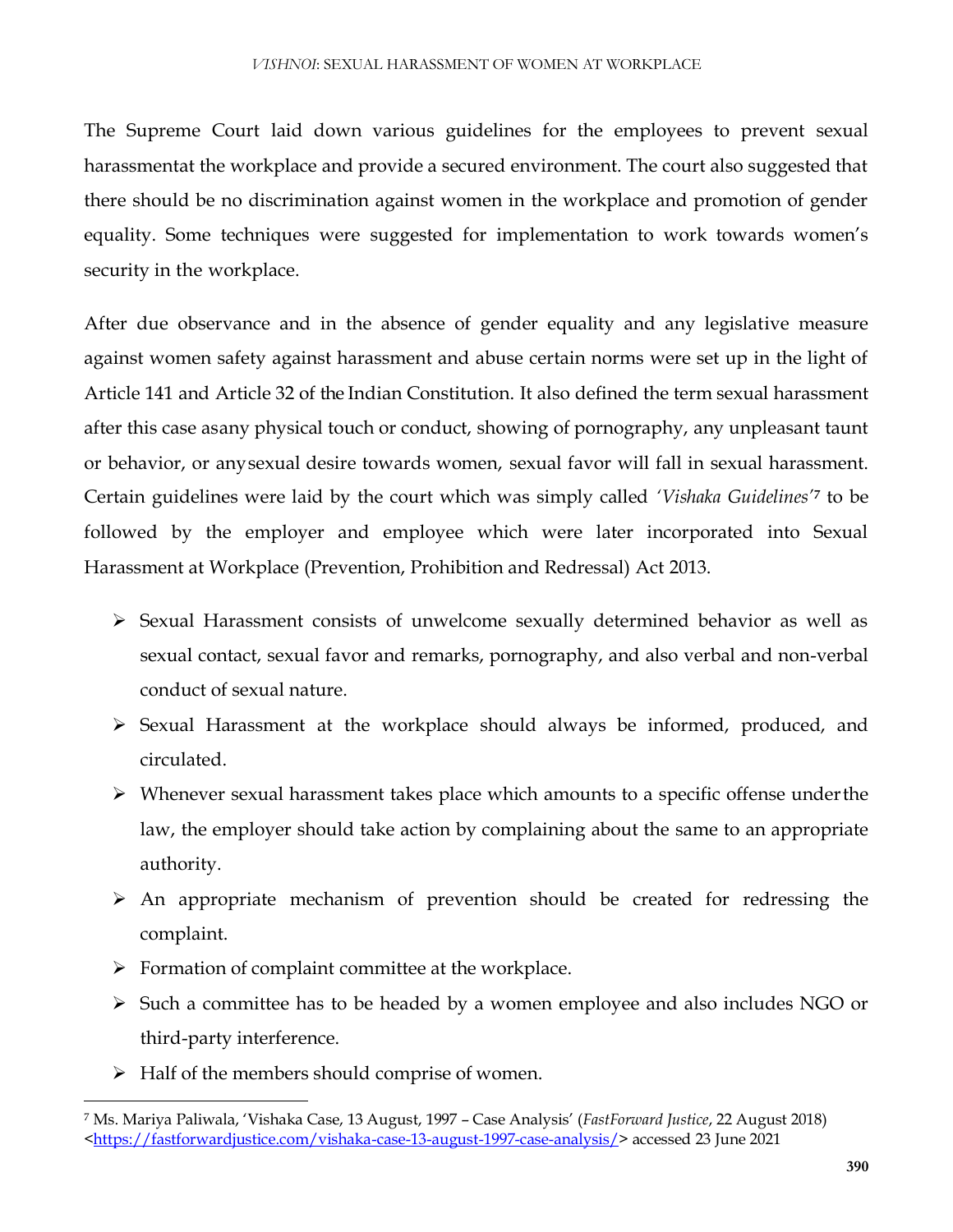- $\triangleright$  Complaints regarding sexual harassment should be informed to this committee and action against such crime has to be initiated by the employer under the concerning crime.
- $\triangleright$  The committee would advise the victim for further action in this regard.

#### **ANALYSIS OF THE CASE**

It is one of the prominent cases in the history of India. Through the Vishaka Case, the Supreme Court of India took a major step in empowering women by issuing guidelines to prevent sexual harassment in the Workplace. The Court took the lead in various international conventions and laws in the absence of domestic law, then linked it to national law and gave birth to a completely new law. The efforts made by the Indian courts, in this regard in protecting women, are commendable. The Honorable Court through Vishaka's guidelines has provided a strong legal basis for all women to fight sexual harassment with courage. Vishaka's case has changed the way sexual harassment is viewed as a serious matter, unlike in the past when such cases were considered trivial.

As every implication has two sides, according to Vishaka's case, one can see that although India has tried to overcome the social evils of gender inequality and sexual harassment by providing employment and legal provisions, it has not succeeded in taking public responsibility for an equally safe working environment. Even after our law protects women, many incidents of sexual harassment go unreported.

#### **CONCLUSION**

Sexual harassment and gender equality of women in the workplace is a very sensitive topic. Sexualharassment is an evil act prevailing in India for many decades despite laws made for it. Vishaka guidelines are one of the masterpieces of law enacted by the Supreme Court guarantying the prevention of sexual harassment of women. Sexual harassment deprives women to live a respected and dignified life and violates their rights. The court analyzed the importanceof the matter and read international law with CEDAW which shows the flexibility